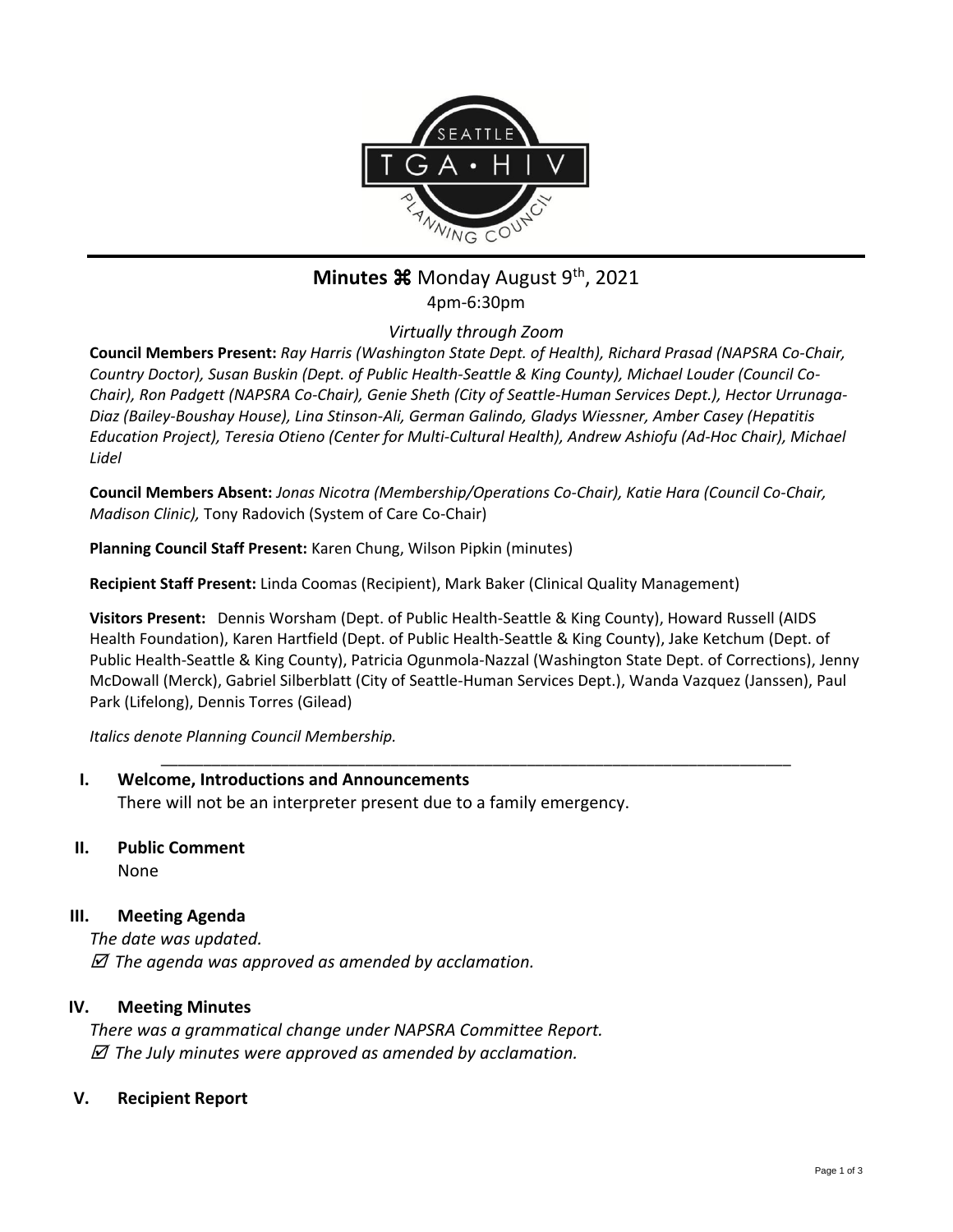The Ryan White Part A (RWPA) Recipient team is continuing to work on and are almost finished with the contracts and amendments related to awards made through the request for applications (RFA).

Now the big focus is on the RWPA application, which is due October 6, for which a few attendees have received info requests. Thanks was given to folks who have already provided the Recipient with information requested.

Mark has been working with sub-recipient agencies to meet requirements with their proposed Quality Management Plans and providing technical assistance. The next Quality Management Advisory Committee (QMAC) meeting is next week, and attendance is encouraged. QMAC is comprised of sub-recipient agencies and consumers where you can get updates from agencies about the status of their QM plans, and work on the yearly update of the QMAC plan.

#### *<Michael Louder, Wilson Pipkin and Dennis Worsham joined the meeting.>* **VI. Visit from Dennis Worsham, Interim Director of Public Health**

Dennis came to state gratitude for all the work the Council has done and continues to accomplish through pivots necessitated by COVID-19 in the past 2 years, as well as to be an information source for questions attendees have.

- There was a question about what the general service response in South King County is going to look like. Dennis acknowledged the disproportionality in South King County in COVID rates, economic need, and the need to lean into a race and equity lens in response to community input when providing services.
- The Delta Variant was discussed, and it is more transmissible than previous variants. Vaccinations will prevent, or in breakthrough cases lessen the short and long term health impacts of COVID-19. Masks are still strongly recommended, and there is no recommendation in favor of booster vaccinations yet including for the Johnson & Johnson vaccination.
- He is enjoying the work of the interim position, but the next Director of Public Health should and is being selected through a competitive process.

He thanked the Council again for the work they do in modelling community driven services and highlighted his time on the Council and in over a decade of experience in HIV/STD.

# **VII. Executive Committee Report**

This committee reviewed and approved the carryover request determined by the NAPSRA Committee, discussed meeting protocols, approved the Council's agenda, and heard committee report outs.

# **VIII. Needs Assessment, Priority Setting & Resource Allocation Committee Report**

The total requested carryover of unobligated balances of fiscal year 2020 is \$259,992, made up of:

- 1. \$223,561 formula
- 2. \$36,431 Minority AIDS Initiative (MAI)

3.

The fully funding of budgetary reductions required earlier in the year was suggested and agreed upon. Housing, NMCM-Housing, Food & Meals and Medical Transportation were allocated remaining funds.